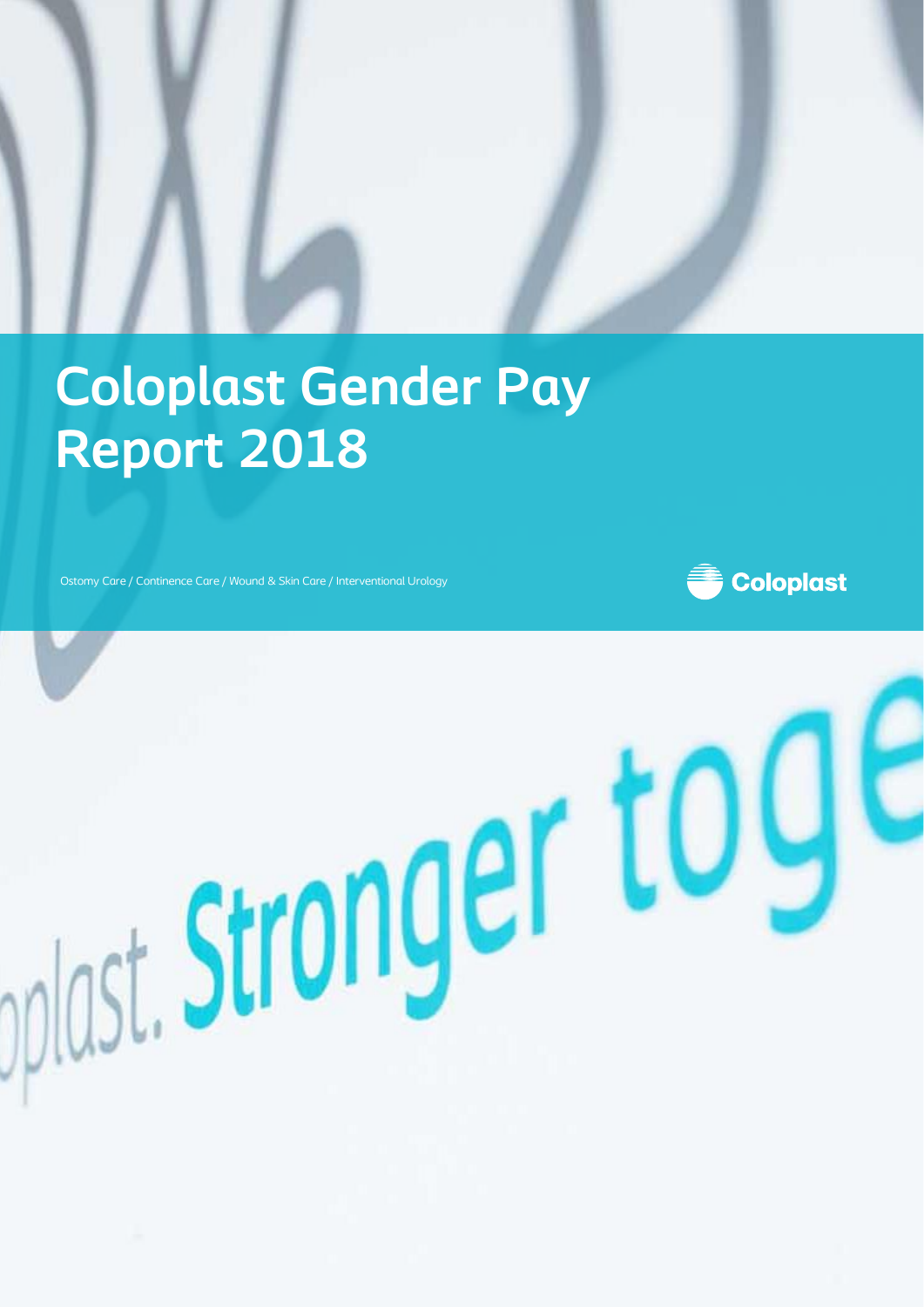#### **Coloplast Gender Pay Report 2018**

Since April 2017, under UK Government legislation, private sector organisations with 250 or more employees have to report on their Gender Pay Gap to comply with The Equality Act 2010 (Gender Pay Gap Information) Regulations 2017. This will be the second year that Coloplast Limited have reported, and the information required is detailed within the following report.

The legislation requires organisations to report on the **Gender Pay Gap**, which relates to the *differences* in *average earnings* of all men and women in a workforce, regardless of their role in the organisation, or seniority. This is a different way of measuring earnings to **Equal Pay**, which addresses the difference in pay for males and females within the same job.

Within Coloplast we pride ourselves on being a Great Place to Work, and we believe this extends throughout all of our policies and processes. To ensure that our salaries remain fair and competitive in the market place, we regularly benchmark ourselves against the local market, as well as against an internationally recognised job evaluation scheme which is applied to all roles. We have also been recognised again by the **Sunday Times Top Companies** to work for, being placed **number 33** in the Top 100 of mid-sized Companies. This is up a massive 35 places from last year, and is something that both our Employees, and Senior Leadership Team are immensely proud of!



### **What could cause a Gender Pay Gap?**

A gender pay gap does not mean that there is an issue within an organisation, or that males and females are being paid in an unfair way. Where structures exist in which more males are employed at a higher or lower level than females, there is a high possibility of a a larger gender pay gap being apparent. This however does not mean that males are earning more or less than females; it is more likely that the split of males and females is disproportionate at different levels of the organisation.

## **Statutory Metrics**

| <b>Gender Pay Gap</b>                                                                                |                |               |
|------------------------------------------------------------------------------------------------------|----------------|---------------|
| Mean and Median gender pay gap                                                                       | <b>Mean</b>    | <b>Median</b> |
| The <b>mean</b> gender pay gap illustrates the difference in the average rates of pay that males and |                |               |
| females receive, based on the snapshot date of 5 April 2018. To calculate this figure, the hourly    | 21.33%         | 25.27%        |
| rates of pay for each group are divided by the total number of males and females.                    |                |               |
| The median gender pay gap is shown by ranking the hourly rates of both males and females, and        |                |               |
| comparing the mid-point for each group.                                                              |                |               |
| <b>Gender Bonus Pay Gap</b>                                                                          |                |               |
| Mean and Median gender bonus pay gap                                                                 | <b>Mean</b>    | <b>Median</b> |
| The gender bonus gap calculation is based on the bonuses paid to male and female employees in        |                |               |
| the 12 month period up to 5 April 2018.                                                              | 6.61%<br>3.16% |               |
| The mean gender bonus pay gap % is based on the difference in average bonus pay received by          |                |               |
| males and females.                                                                                   |                |               |
| The median gender bonus pay gap % is based on the difference in the mid-point of bonus pay           |                |               |
| received by males and females                                                                        |                |               |
|                                                                                                      |                |               |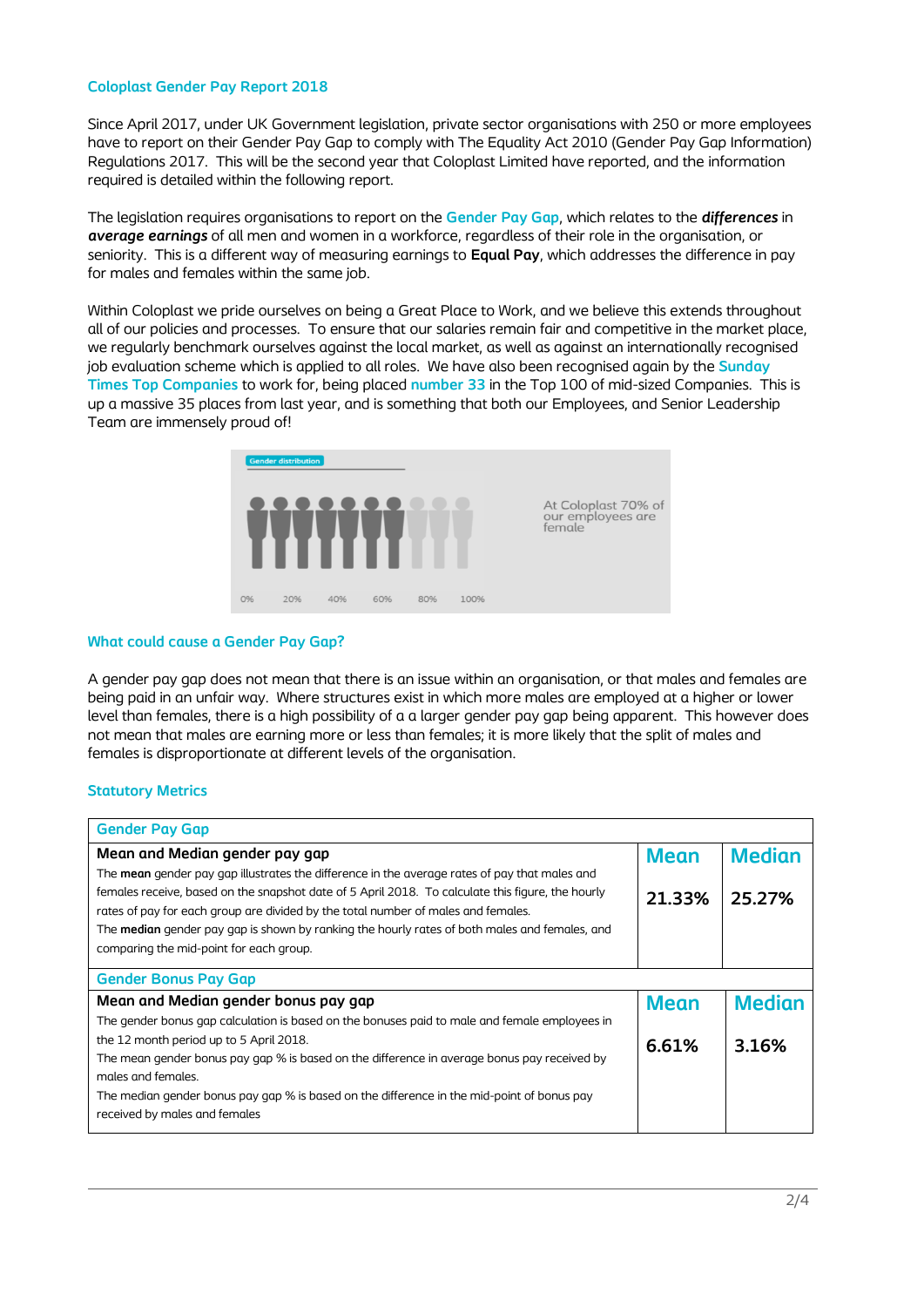

# **Our results, and what we will focus on**

Like all organisations, we are very conscious of ensuring fairness throughout our business in terms of the pay and benefits provided to both males and females. Our gender split across the Company is 70% females and 30% males, which remains largely unchanged from when the report was produced for 2017. Within the four quartiles, as can be seen from the data above, the middle two quartiles reflect this split almost identically, whereas in the lower quartile there is an 80%/20% split females vs males, and in the upper quartile, we are close to approching a 60%/40% split of females vs males.

When reviewing our line manager population, 14% of our overall workforce are managers, ranging from Team Leaders through to Senior Directors. Of this group, 53% of our managers are female, an increase of 2% on the figures from 2017, and 47% are male. Five of our 12 Directors are within the UK are female, and the split of senior management roles held by females is 43% vs 57% of males.

In order to understand Coloplast's apparent gaps in pay, as per the 2017 report, we have conducted further analysis of the data. If we were to break the relevant full pay employees down into quartiles, based on hourly pay rate, the results look very different. The mean gender pay gap, broken down into quartiles, shows results as below:

| <b>Lower Quartile</b> | <b>Lower Middle Quartile</b> | <b>Upper Middle Quartile</b> | <b>Upper Quartile</b> |
|-----------------------|------------------------------|------------------------------|-----------------------|
| $-0.33%$              | ∴45%                         | -5.54%                       | 10.93%                |